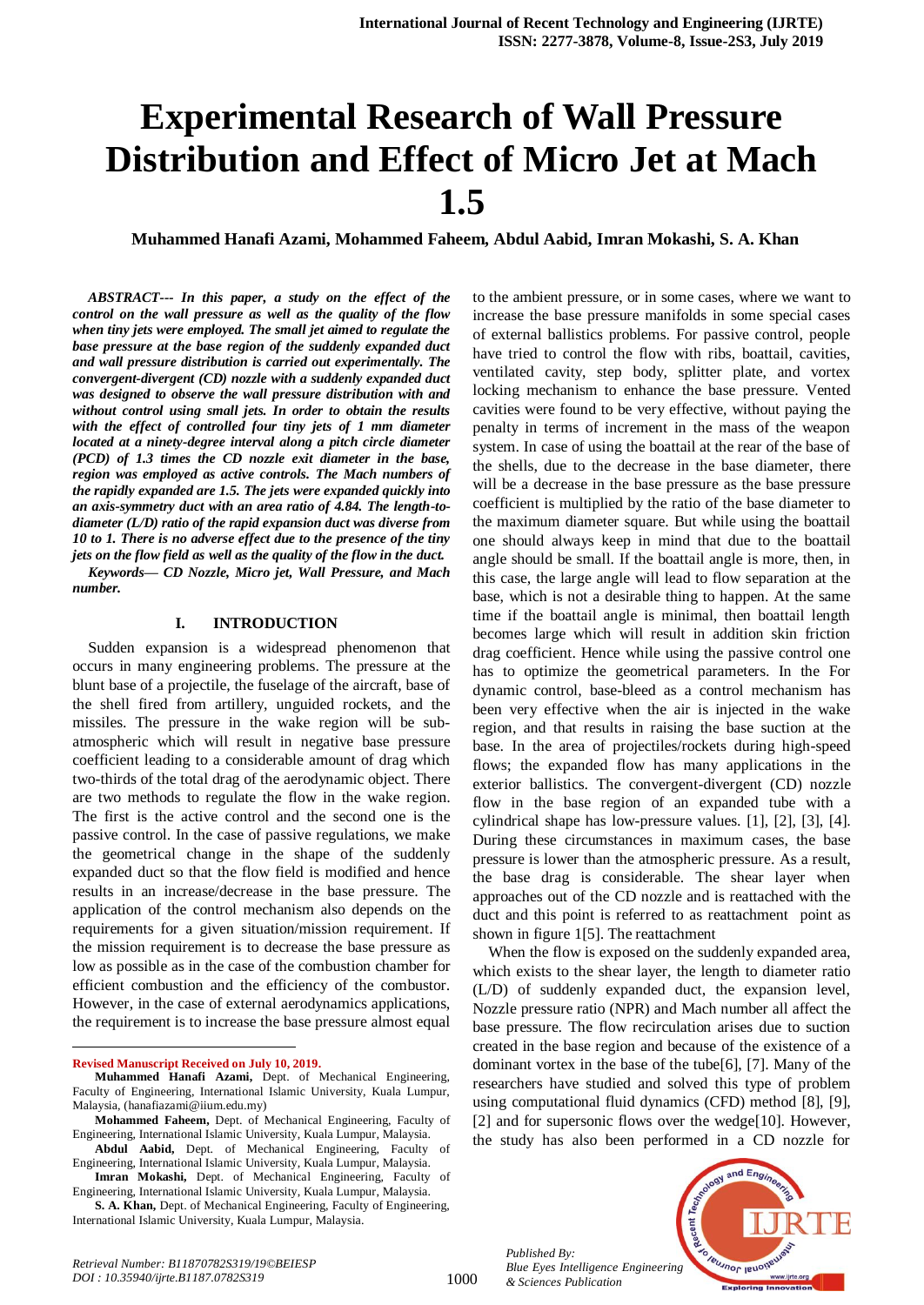## **EXPERIMENTAL RESEARCH OF WALL PRESSURE DISTRIBUTION AND EFFECT OF MICRO JET AT MACH 1.5**

suddenly expanded duct with the effect of Mach number, L/D, area ratio and total thrust force of the duct.

# **II. EXPERIMENTAL WORK**

The experimental set is replicated to indicate that the projectile base pressures are related to the upstream boundary layer type, thickness, and the location of the transition point.[11] The thickness of the boundary layer just upstream of the corner determines the base pressure for projectiles and slenderness ratio that is the L/D ratio[12]. The main structures of the suddenly expanded flow field are shown in Fig. 1 showing the reattachment point, expansion waves, and recirculation zone. Fig. 2 demonstrates the setup used for the experiments in the present study as discussed in Ref. [13]. The same concept is used to perform the experimental investigation with the application of four tiny jets at the base as shown in Figure 2. Figure 2 demonstrates the setup used for the experiment in the present study which is also discussed in [14].

The experiments were conducted at high-speed aerodynamics laboratory with an open jet facility.

The wind tunnel tests were done with an experimental model consisting of CD nozzles, pipelines, pressure transducers, and the settling chamber. In order to expand the gas through the nozzle and the duct, it is first allowed to go through regulating valves. The flow leaving the duct is exposed to air of ambient atmospheric pressure. Fig. 2 depicts the experimental setup with the nozzle and duct where the flow expands. At the outlet boundary of the nozzle, eight holes of 1mm diameter each are drilled [15], [16]. Control of base pressure is achieved by injecting the air through the control holes. Wall pressure tapes were positioned along the duct to measure the wall pressure as well as the quality of the flow in the duct<sup>[17]</sup>. The pressure range is 0-300 psi of the transducer employed, and it has 16 channels. The sampling rate of the pressure transducer is two hundred and fifty samples per second, and then the reading is displayed on the monitor and recorded on the monitor. The wall pressure was recorded using mercury manometer.







**Figure 3 A View of Suddenly Expanded Duct with Pressure Tapings and setup location** 

## **III. RESULTS AND DISCUSSION**

The wall pressure results for area ratio 4.84 and Mach 1.5 are presented in Figs. 4, for all the L/Ds of the present tests. The area ratio 4.84 is the case of slightly increased relief for the expanding flow in comparison to the lower area ratios. Since the location of the microjets as the control mechanism was fixed hence due to the increase in the area ratio, the microjets have further shifted away from the base and tend to go near the main jet, and the microjets do not adversely influence the wall pressure field [18].

Wall pressure results for Mach 1.5 are shown in Figs. 4. It is seen from these results that, for  $L/D = 10$  and  $M = 1.5$  the control influence is minimal (as in the case of Figs. 4 (a) and it does not augment the wall pressure adversely. There is a marginal change in the peak values of the wall pressure for the higher NPR. The wall pressure results for  $L/D = 10$ show that the NPR of the tests are such that the jets are over expanded, correctly expanded, and under expanded. When the jet are over expanded the initial wall pressure values are quite high due to the presence of the oblique shock wave at the exit of the nozzle. When the tested NPR is equal to the one required for correct expansion then the flow field in the duct possess minimal oscillation. When the jets are under expanded in that case the pressure at the nozzle exit will be more than the ambient atmospheric pressure. When the jet is exiting from the nozzle, at the exit of the nozzle an expansion fan will be sitting there through which the will continue to expand till the pressure is reduced considerably to become equal to the atmospheric pressure. When the supersonic jet is exiting from the nozzle it will be get divided in two main regions, one is the main jet and the other is recirculation zone separated by the dividing streamline. This separated flow will get attached again with the duct wall. From this reattachment point again there will be a shock wave as well as the the growth of the boundary layer. Further, it is seen that for NPR 3, 5, and 7 the fluctuations in the wall pressure are at the minimum level, and they are limited within the 10 % distance from the exit of the duct diameter. Whereas for all the NPR the static wall pressure flow field by itself is oscillatory in nature due the flow being over, under, and ideally expanded, and hence, due to the small increase in the relief available to the flow, the flow will not be oscillatory in nature as the shear layer exiting from the nozzle gets increased area to expand and the control effectiveness is only marginal [19].

*Published By: Blue Eyes Intelligence Engineering & Sciences Publication* 



*Retrieval Number: B11870782S319/19©BEIESP DOI : 10.35940/ijrte.B1187.0782S319*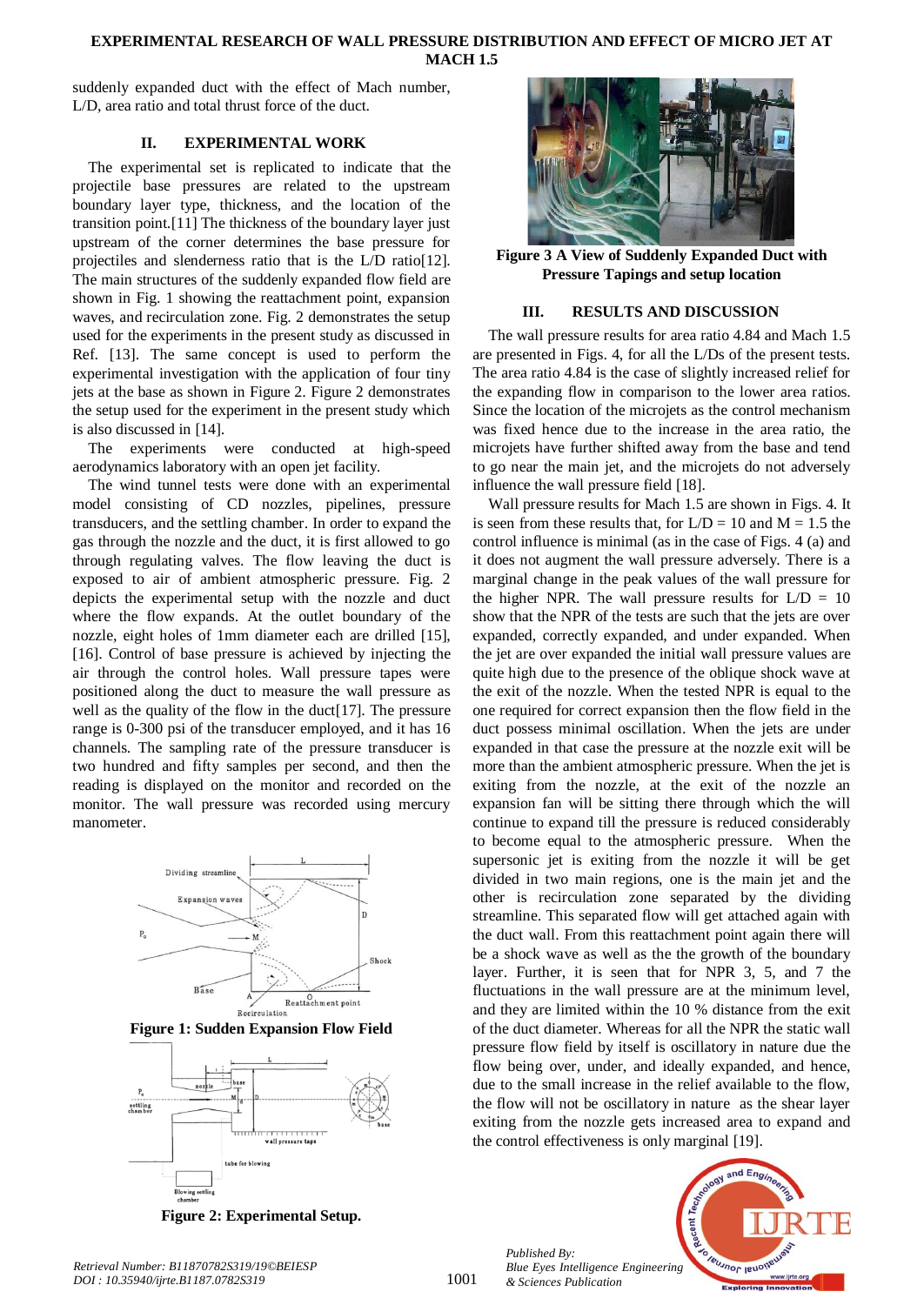Fig. 4 (b) presents the similar wall pressure results for  $L/D = 8$  as was observed in the previous figure with the exception that the oscillations have reduced considerably as compared to  $L/D = 10$ . Figs. 4 ((c) to (d)) represent the wall pressure results for  $L/D = 6$  and 5 with the exception that due reduction in the L/D ratio there is some influence of back pressure and the peak pressure values are higher than that those were for higher L/D ratios namely at  $L/D = 5$ . It is also seen that the maximum increase in the wall pressure is twenty pressure more than the ambient atmospheric pressure. The magnitude of the wall pressure is low at lower NPR. With the increase in the NPR, the wall pressure also attains higher values of the wall pressure. Moreover, also the oscillatory nature of the wall has reduced considerably (L/D = 10 and 8) respectively due to the increased area ratio and hence the relief available to the flow at the exit of the nozzle. It is also seen that the flow field once again has smoothened in the duct and the wall pressure values with and without control are the same. This trend continues till  $L/D = 4$ , 3 and 2 (Figs. 4 ((e) to (g)), then later for lowest L/D like  $L/D = 1$ , it is evident that this length is not enough for the flow to remain attached with the duct.







*Published By:*

*& Sciences Publication*